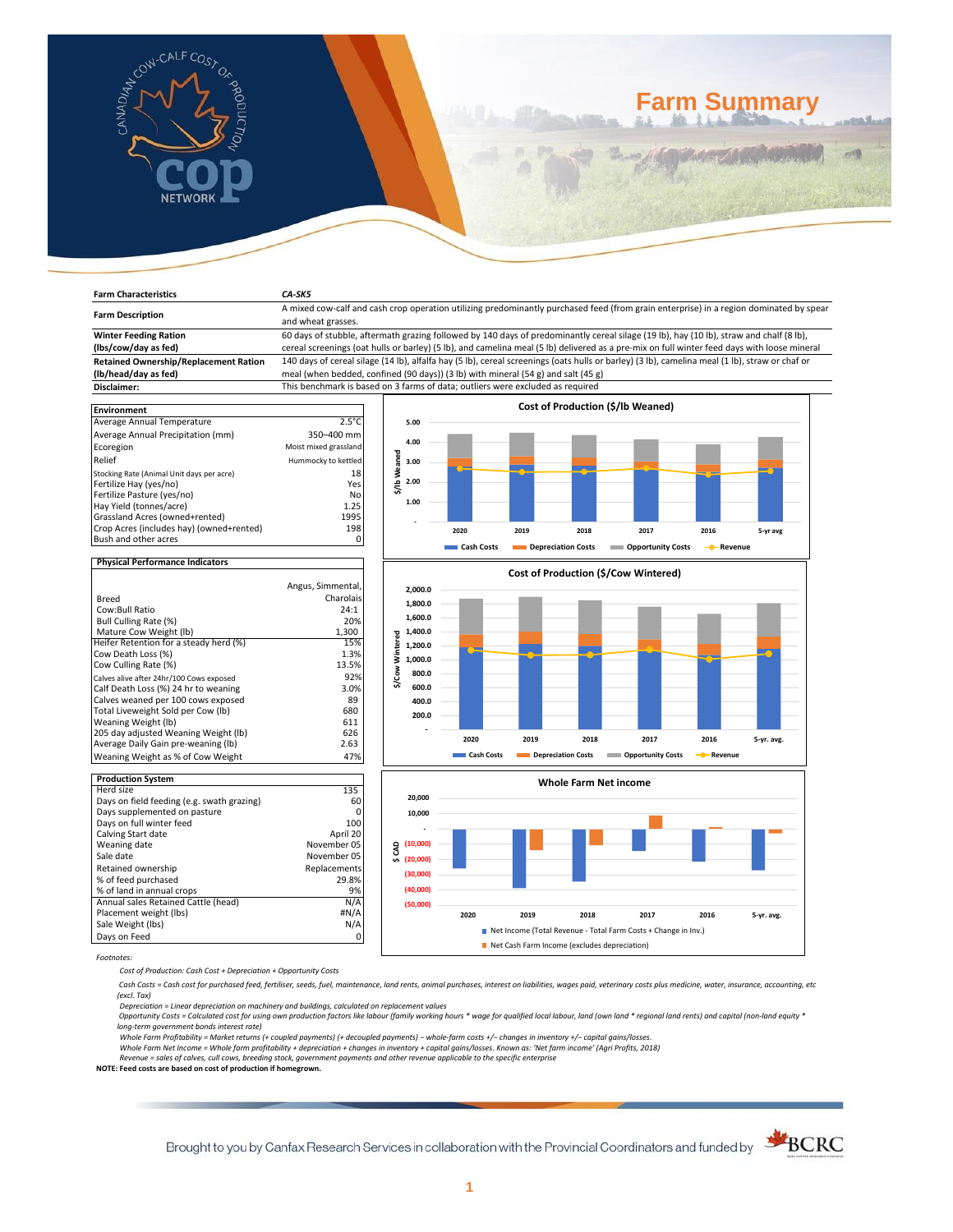## **Whole Farm Overview Page**

| Overview                                                                                         |          |                |                                           |                |                |                |                          |
|--------------------------------------------------------------------------------------------------|----------|----------------|-------------------------------------------|----------------|----------------|----------------|--------------------------|
| <b>Operation Maturity</b><br>Start-up<br><b>Herd Size</b><br>135<br>Paid Labour (hours)<br>1,802 |          |                |                                           |                |                |                |                          |
|                                                                                                  |          |                | Beef Animals Sold from Retained Ownership |                | N/A            |                |                          |
| Unpaid Labour (hours)                                                                            | 1,529    |                |                                           |                |                |                |                          |
| Average wages - paid and unpaid (\$/hr)                                                          | 23.03    |                |                                           |                |                |                |                          |
| Revenue                                                                                          |          | 2020           | 2019                                      | 2018           | 2017           | 2016           | 5-yr. avg.               |
| <b>Market Revenue</b>                                                                            | 5-yr avg | 160,040        | 155,493                                   | 154.739        | 162.383        | 149,544        | 156.440                  |
| Cow-Calf                                                                                         | 93%      | 153,592        | 143,817                                   | 144,455        | 154,627        | 136,054        | 146,509                  |
| Cash Crops                                                                                       | 6%       | 6,448          | 11,677                                    | 10,283         | 7,756          | 13,490         | 9,931                    |
| Retained Ownership                                                                               | 0%<br>0% | ä,             |                                           |                |                |                |                          |
| <b>Government Payments</b><br>Other Farm Revenue +                                               | 1%       | 1,667          | 1,667                                     | 1,667          | 1,667          | 1,667          | 1,667                    |
| <b>Total Revenue</b>                                                                             | 100%     | 161,707        | 157,160                                   | 156,405        | 164,050        | 151,211        | 158,107                  |
| Change in Inventory                                                                              |          | ä,             | ä,                                        | ÷,             | $\omega$       | ÷,             | $\blacksquare$           |
| <b>Expenses</b>                                                                                  |          | 2020           | 2019                                      | 2018           | 2017           | 2016           | 5-yr. avg.               |
| <b>Depreciation</b>                                                                              |          | 25,575         | 24,927                                    | 23,895         | 23,278         | 22,847         | 24,104                   |
| Machinery                                                                                        |          | 13,042         | 12,607                                    | 11,879         | 11,505         | 11,269         | 12,060                   |
| <b>Buildings</b>                                                                                 |          | 12,533         | 12,320                                    | 12,016         | 11,773         | 11,578         | 12,044                   |
| <b>Overhead costs</b>                                                                            |          | 44,783         | 48,088                                    | 47,654         | 42,662         | 41,029         | 44,843                   |
| Land improvement                                                                                 |          | 4,250          | 4,267                                     | 4,203          | 4,123          | 4,024          | 4,174                    |
| <b>Machinery Maintenance</b>                                                                     |          | 1,423          | 1,417                                     | 1,394          | 1,385          | 1,361          | 1,396                    |
| <b>Buildings Maintenance</b>                                                                     |          | 2,085          | 2,112                                     | 2,083          | 2,016          | 1,954          | 2,050                    |
| Contract labour                                                                                  |          | 225            | 218                                       | 209            | 200            | 196            | 210                      |
| Diesel, Gasoline, Natural Gas                                                                    |          | 9,729          | 13,669                                    | 14,547         | 11,900         | 10,423         | 12,053                   |
| Electricity                                                                                      |          | 3,985          | 3,899                                     | 3,574          | 2,219          | 2,625          | 3,260                    |
| Water                                                                                            |          | ä,             | L.                                        |                | $\sim$         | $\sim$         |                          |
| Farm insurance                                                                                   |          | 4,104          | 3,982                                     | 3,808          | 3,646          | 3,578          | 3,823                    |
| Disability and accident insurance                                                                |          | ٠              |                                           |                |                |                |                          |
| Farm taxes and duties                                                                            |          | 2,658          | 2,579                                     | 2,466          | 2,361          | 2,317          | 2,476                    |
| Advisor costs                                                                                    |          | 1,992          | 1,933                                     | 1,848          | 1,770          | 1,737          | 1,856                    |
| Accountant & legal fees                                                                          |          | 9,450          | 9,168                                     | 8,768          | 8,395          | 8,239          | 8,804                    |
| Phone & utilities                                                                                |          | 3,686          | 3,659                                     | 3,589          | 3,508          | 3,454          | 3,579                    |
| Other overhead costs                                                                             |          | 1,196          | 1,188                                     | 1,165          | 1,139          | 1,121          | 1,162                    |
| Wages, rent and interest payments                                                                |          | 62,951         | 68,237                                    | 66,541         | 62,322         | 59,291         | 63,869                   |
| Paid Labour                                                                                      |          | 33,458         | 32,459                                    | 31,043         | 29,721         | 29,169         | 31,170                   |
| <b>Unpaid Labour</b>                                                                             |          | 35,215         | 35,215                                    | 35,215         | 35,215         | 35,215         | 35,215                   |
| Total land rents                                                                                 |          | 7,368          | 7,327                                     | 7,283          | 7,235          | 5,858          | 7,014                    |
| Total Interest on debt                                                                           |          | 22,126         | 28,450                                    | 28,215         | 25,367         | 24,264         | 25,684                   |
| Cow-Calf                                                                                         |          | 35,582         | 34,718                                    | 33,298         | 31,402         | 31,259         | 33,252                   |
| Animal purchases                                                                                 |          | 4,733          | 4,733                                     | 4,733          | 4,733          | 4,733          | 4,733                    |
| Purchased feed                                                                                   |          | 11,853         | 11,034                                    | 10,426         | 9,827          | 10,143         | 10,657                   |
| Other fixed and var. costs *                                                                     |          | 18,995         | 18,951                                    | 18,139         | 16,842         | 16,383         | 17,862                   |
| <b>Retained Ownership</b>                                                                        |          |                |                                           |                |                |                |                          |
| Animal purchases                                                                                 |          |                |                                           |                |                |                |                          |
| Purchased feed                                                                                   |          | ٠              | ä,                                        |                |                |                |                          |
| Other fixed and var. costs *                                                                     |          |                |                                           |                |                |                |                          |
| Crop and forage                                                                                  |          | 18,747         | 20,050                                    | 19,583         | 18,817         | 18,311         | 19,102                   |
| Seed                                                                                             |          | 5,991          | 6,375                                     | 5,922          | 5,893          | 5,631          | 5,962                    |
| Fertilizer<br>Herbicide                                                                          |          | 5,412<br>3,925 | 5,610<br>3,748                            | 5,463<br>3,675 | 5,400<br>3,609 | 5,544<br>3,560 | 5,486<br>3,703           |
| Fungicide & Insecticide                                                                          |          | 556            | 556                                       | 556            | 556            | 556            | 556                      |
| Irrigation                                                                                       |          |                |                                           |                |                |                | $\overline{\phantom{a}}$ |
| Contract labour                                                                                  |          |                |                                           |                |                |                |                          |
| Fuel costs (crop & forage)<br>Other crop and forage                                              |          | 2,125<br>739   | 3,027<br>734                              | 3,247<br>720   | 2,656<br>703   | 2,327<br>693   | 2,677<br>718             |
| Total Farm Costs (excludes unpaid labour)                                                        |          | 187,638        | 196,021                                   | 190,970        | 178,480        | 172,736        | 185,169                  |
| Cash Costs (Total Farm Costs - Depreciation)                                                     |          | 162,063        | 171,093                                   | 167,075        | 155,203        | 149,889        | 161,065                  |
| Depreciation & Opportunity Costs (including unpaid labour)                                       |          | 60,791         | 60,143                                    | 59,110         | 58,493         | 58,062         | 59,320                   |
| Total Economic Costs (cash, depr, opportunity)                                                   |          | 222,854        | 231,236                                   | 226,186        | 213,696        | 207,952        | 220,385                  |
| <b>Profits</b>                                                                                   |          | 2020           | 2019                                      | 2018           | 2017           | 2016           | 5-yr. avg.               |
| Net Income (Total Revenue - Total Farm Costs + Change in Inv.)                                   |          | (25, 932)      | (38, 861)                                 | (34, 565)      | (14, 431)      | (21, 525)      | (27,063)                 |
| Net Cash Farm Income (excludes depreciation)                                                     |          | (357)          | (13, 933)                                 | (10, 670)      | 8,847          | 1,322          | (2,958)                  |

ᵻ Other Farm Revenue includes: Other enterprises, capital gains and losses as well as calculated interest on savings based on the models previous year profits.

\*Other fixed and var. costs includes: veterinary, medicine, maintenance and spare parts, and other/miscellaneous

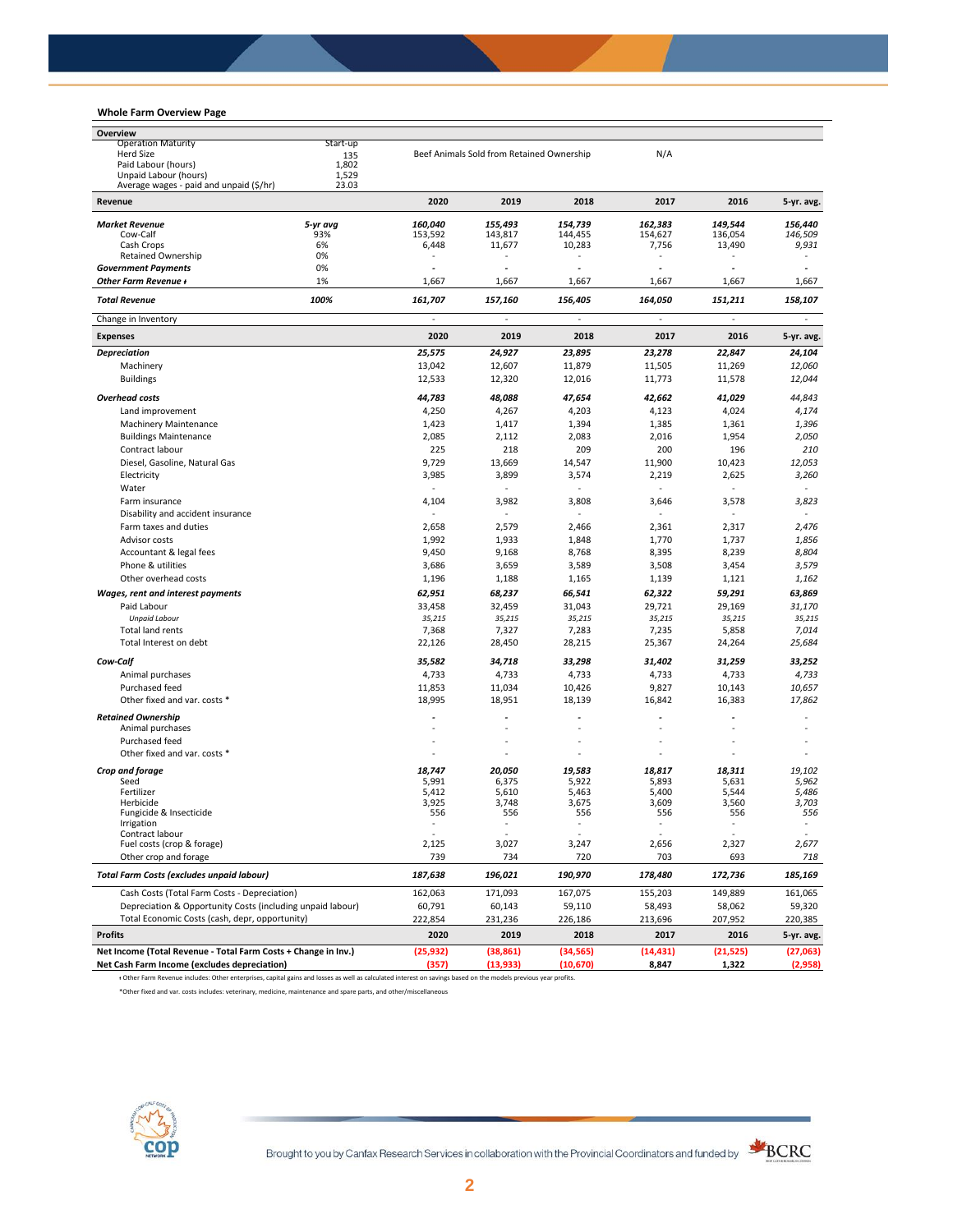| Cow-Calf Enterprise (\$/Cow Wintered)                    | 2020                     | 2019    | 2018                     | 2017           | 2016           | 5 yr. avg.               |
|----------------------------------------------------------|--------------------------|---------|--------------------------|----------------|----------------|--------------------------|
| Cows Wintered *                                          | 135                      | 135     | 135                      | 135            | 135            | 135                      |
| Average male and female calf price (\$/head)             | 1,276                    | 1,178   | 1,162                    | 1,273          | 1,020          | 1,182                    |
| <b>REVENUE</b>                                           | $\overline{a}$           | L.      | $\overline{a}$           | $\overline{a}$ | $\mathcal{L}$  |                          |
| Cow Calf                                                 | 1,138                    | 1,065   | 1,070                    | 1,145          | 1,008          | 1,085                    |
| Cull animals and slaughter receipts                      | 248                      | 242     | 256                      | 255            | 292            | 259                      |
| Breeding livestock receipts                              | ÷.                       | ä,      | $\overline{a}$           | ÷              | ÷,             |                          |
| Calf Sales and transfer to retained ownership enterprise | 889                      | 824     | 814                      | 890            | 715            | 826                      |
| Government payments                                      | ÷,                       | ÷,      | $\ddot{\phantom{1}}$     | $\sim$         | ÷,             | $\bar{a}$                |
| Other returns                                            | ٠                        | ä,      | $\overline{\phantom{a}}$ | $\sim$         | $\overline{a}$ | $\overline{\phantom{a}}$ |
| <b>Total Cow-Calf Revenue</b>                            | 1,138                    | 1,065   | 1,070                    | 1,145          | 1,008          | 1,085                    |
| <b>VARIABLE COSTS</b>                                    | L.                       | L.      | $\mathcal{L}$            | L.             | ä,             | $\omega$                 |
| Animal purchases                                         | 35.1                     | 35.1    | 35.1                     | 35.1           | 35.1           | 35                       |
| Feed (purchase feed, fertiliser, seed, pesticides)       | 242.4                    | 239.4   | 229.4                    | 223.0          | 223.3          | 232                      |
| Machinery (maintenance, depreciation, contractor)        | 103.4                    | 96.5    | 92.2                     | 91.4           | 85.5           | 94                       |
| Fuel, energy, lubricants, water                          | 117.3                    | 146.5   | 153.1                    | 123.3          | 109.2          | 130                      |
| Vet & medicine                                           | 30.3                     | 26.2    | 23.9                     | 22.7           | 21.9           | 25                       |
| Other inputs cow calf enterprise                         | 210.3                    | 207.6   | 201.4                    | 191.7          | 182.8          | 199                      |
| Labour                                                   |                          |         |                          |                |                |                          |
| Paid Labour                                              | 247.8                    | 240.4   | 229.9                    | 220.2          | 216.1          | 231                      |
| Unpaid Labour                                            | 311.4                    | 302.1   | 288.9                    | 276.6          | 271.5          | 290                      |
| <b>Total Variable Costs</b>                              | 1,298.0                  | 1,294.0 | 1,253.9                  | 1,183.9        | 1,145.4        | 1,235                    |
| <b>CAPITAL COSTS</b>                                     |                          |         |                          |                |                |                          |
| Insurance, taxes                                         | 58.5                     | 55.7    | 53.5                     | 51.7           | 49.6           | 54                       |
| Buildings (maintenance, depreciation)                    | 108.3                    | 106.9   | 104.4                    | 102.1          | 100.2          | 104                      |
| Land Cost                                                | $\blacksquare$           | ÷,      |                          |                |                |                          |
| <b>Rented Land</b>                                       | 54.6                     | 54.3    | 54.0                     | 53.6           | 43.4           | 52                       |
| Own Land                                                 | 199.9                    | 197.2   | 194.3                    | 191.1          | 157.6          | 188                      |
| Capital Costs                                            | $\overline{\phantom{a}}$ |         |                          | ÷.             | J.             |                          |
| Liabilities                                              | 155.7                    | 192.9   | 193.0                    | 177.1          | 161.7          | 176                      |
| Own capital                                              | 0.0                      | 0.0     | 0.0                      | 0.0            | 0.0            | $\mathsf 0$              |
| <b>Total Capital Costs</b>                               | 576.9                    | 607.0   | 599.2                    | 575.7          | 512.6          | 574                      |
| <b>COSTS</b>                                             |                          |         |                          |                |                |                          |
| Cash Costs                                               | 1,178.9                  | 1,224.9 | 1,199.6                  | 1,124.3        | 1,068.0        | 1,159                    |
| <b>Depreciation Costs</b>                                | 184.6                    | 176.7   | 170.3                    | 167.5          | 160.9          | 172                      |
| <b>Opportunity Costs</b>                                 | 511.4                    | 499.4   | 483.3                    | 467.7          | 429.1          | 478                      |
| <b>Total Production Costs</b>                            | 1,874.9                  | 1,901.0 | 1,853.2                  | 1,759.6        | 1,657.9        | 1,809                    |
| <b>Profits</b>                                           | 2020                     | 2019    | 2018                     | 2017           | 2016           | 5-yr. avg.               |
| Short-term profit (cash costs)                           | (41.2)                   | (159.5) | (129.6)                  | 21.1           | (60.2)         | (74)                     |
| Medium-term profit (cash + depreciation)                 | (225.8)                  | (336.3) | (299.8)                  | (146.5)        | (221.0)        | (246)                    |
| Long-term profit (cash + depreciation + opportunity)     | (737.2)                  | (835.6) | (783.1)                  | (614.2)        | (650.1)        | (724)                    |
|                                                          |                          |         |                          |                |                |                          |

\*Model Maintains a stable herd size

Costs and revenue are reported for a calendar (e.g. January to December). It reflects revenue and expenses that a producer experiences over that period. Producers who want a cash flow analysis typically use a calendar or agricultural year. This method is often preferred by lenders when getting evaluated for a line of credit or a loan. The model maintains a stable herd, retention rates were adjusted to ensure that

C<mark>ash Costs</mark><br>Cash costs are the outlays over the course of the year, including machine repairs, paid labour, costs of feed production, and purchased feed. CDN COP Network bases cash costs on actual costs of production. Agr market value for some cash costs, including feed.

The cost of producing the feed on-farm and the purchased feed costs as used in that year to reflect the experience and situation of producers. Production inputs, land and any purchased feeds utilized that year are included model. Below are the included costs for feed production:

moder.outwhat was made used to receip would continuour.<br>**Feed:** Calculated as feed cost (purchase feed + fertilizer, seed and pesticides for own feed production) + machinery cost (machinery maintenance + depreciation + con rents paid + opportunity cost own land)

**Land:** separated into owned and rented land, includes both crop and pastureland. Land costs = Rents paid + calculated land rents for own land (opportunity cost).

By using the cost of land, the advantage that mature operations have is clearly shown as their cost structure is lower when l and has been fully paid off.

## **Allocation**

Generic allocation uses percent revenues from each commodity to cover overheads and utilizes accounting data for the overhead costs. This takes the approach that overheads and fixed costs will be covered by something grown commodities grown. It should be recognized that as commodity prices fluctuate and revenues to each enterprise fluctuate, the shifting shares will change the cost structure for each enterprise from year to year.

## **Depreciation**

Depreciation on buildings and machinery is a non-cash cost that reveals the ability of the farm to continue operating if an asset needs replacement. Differences in depreciation costs between AgriProfit\$ and the CDN COP Network primarily comes from the use of specific (AgriP rofit\$) versus generic (CDN COP Network) allocation. Where generic allocation results in machine

#### **Opportunity Costs**

Provincing COSS are the non-cash costs that reveal the opportunity of using different resources. These costs can include Unpaid labour, renting out land, the opportunity of selling or buying feed production, and return to capital.

required.<br>Land: The Opportunity costs of land are the rents for new contracts if the farm rents out owned land. It reflects the future cost of renting land. If the producers' profits of utilizing the land outweigh the prof utilizing owned land for production should be preferred and vice-versa.<br>**Labour:** The opportunity costs of labour are the calculated wage for family labour, either off-farm salary or farm manager salary. It is important to

same type of labour.

**Capita**l: The opportunity cost of capital is the interest rate for long-term government bonds multiplied by the equity without land (values of machines, buildings, livestock, circulating capital, less total loans). If the

#### **Unit Reported**

Often cow-calf COP is expressed as dollars per cow wintered (\$/cow wintered) which adjusts the calf price per head for the number of calves sold per 100 cows. When evaluating overall cost structure to identify areas for<br>im

however..export of the structure with the structure of the break-even cost. allowing them to compare with posted market prices for their calves' average weight category. This break-even price will depend on the percentage weaned that year from the cow herd. The higher percent weaned, the lower per pound the break -even price will be.



Brought to you by Canfax Research Services in collaboration with the Provincial Coordinators and funded by